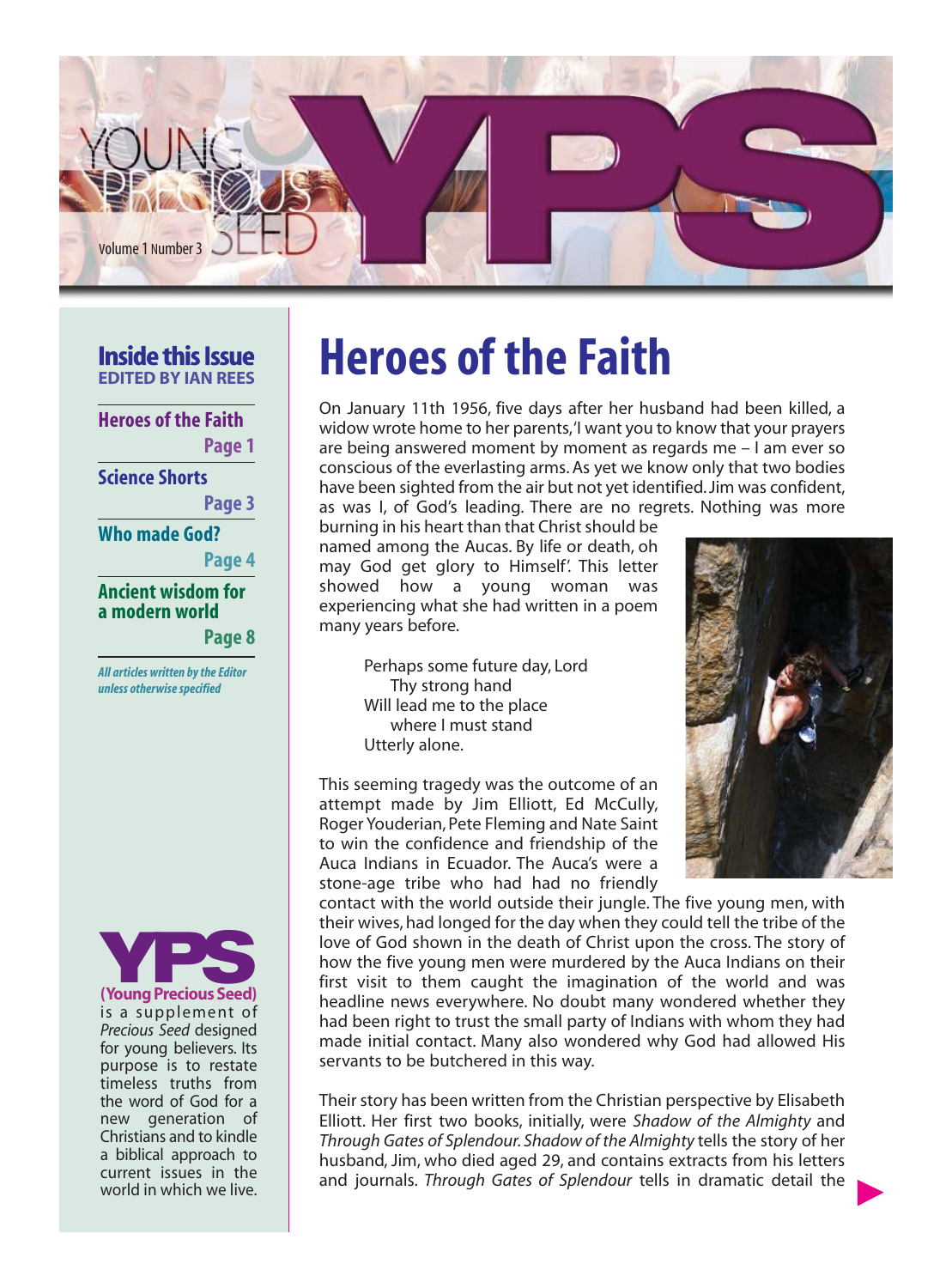

AUCA MARTYRS

# **Heroes of the Faith** *…Continued from Page1*

experience of all five young men, and then goes on to tell of how their widows handled the tragedy with great dignity and courage. Both of these books are recommended reading to all young believers, and should probably be required reading for all who are serious about discipleship. Would you be prepared to give up everything for Christ? Would you be able to break bread with your husband's killers? A recent website asked the question,'Was Elisabeth Elliott right to forgive the Aucas?' She did, and she and her daughter went back to Jim's murderers, lived with them, learned their language and preached to them, eventually standing by while some of them were baptized. This part of the story is told in the book The Savage My Kinsman.

All this is dramatic stuff beyond the experience of the average believer. Yet Jim Elliott struggled, as we all do, with the problems of the everyday, ordinary issues of the Christian life. Holiness, guidance, courtship, discipline; we all face these issues. Elisabeth Elliott again, and with sometimes brutal honesty, brought Jim's thoughts and struggles in these matters to the fore when she edited The Journals of Jim Elliott

Every age, every person, has their heroes. For many it is a sportsman or woman, a politician, a military genius, a popstar. Is it right for Christians to have heroes? Whether you think we should or not, Jim Elliott, Pete Fleming and the others should, at any rate, be examples to us all, remembering the truth of what Jim once famously wrote, 'He is no fool who gives what he cannot keep in order to gain what he cannot lose'. His early, and seemingly tragic death, has probably resulted in a far greater influence than his long life would have. Just type in 'Auca Indians' or 'Jim Elliott' into the Google search engine, and you will be amazed to see how many Christians, the world over, have been challenged and changed through reading about him and his fellow martyrs.

Towards the end of that awful week of waiting, the bodies of the five young men had been found and buried under a tree-house in a violent tropical storm. Late on that same evening, the five widows, their young children and a number of older missionaries gathered together in a small living room in Ecuador to read and pray. Some of the older men read various passages about heaven. 'Military officers (involved in the search for the young men) and others in the house sat listening. The women were thankful that their men had been faithful to the Lord. Marilou went to the piano and began to play the last hymn the men had sung the morning they left for Palm Beach. Then Betty's clear soprano took up the words,

- We rest on Thee, our Shield and our Defender,
- We go not forth alone against the foe;
- Strong in Thy strength, safe in Thy keeping tender,
- We rest on Thee and in Thy name we go.
- We go in faith, our own great weakness feeling,
- And needing more each day Thy grace to know;
- Yet from our hearts a song of triumph pealing,
- We rest on Thee and in Thy name we go.

As Betty and Marilou finished, one military man shook his head and muttered with a choke in his voice,'I've never seen anything like this!' (from Jungle Pilot, by R. Hitt).

Do you want a challenge? Then pick up one of these books, and try to be the same again after you have read it. I doubt if you will.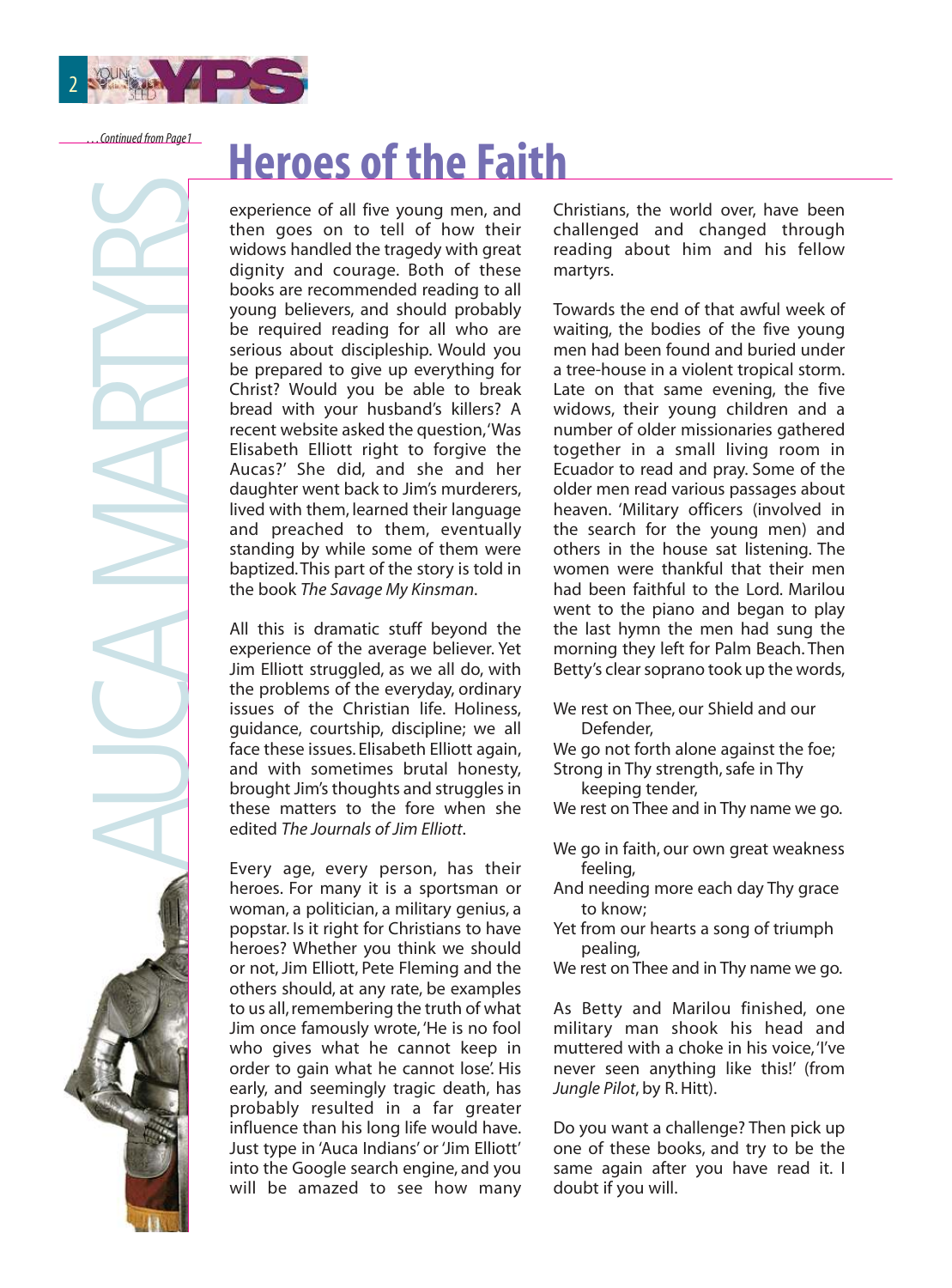#### 3

# **Science Shorts**

## **Red Sky at Night**

#### **BY DAVID HUMPHREYS**

Signs in the sky have long been used for weather predictions. About 2000 years ago the Gospel of Matthew records an ancient version of the rhyme many of us learned as children,'Red sky at night, shepherd's delight; red sky in the morning, shepherd's warning'.

A red sunset is often seen when the western sky is especially clear. The colour occurs because the sun is low in the sky and its light passes through the additional atmosphere. The colour is enhanced if a stable high pressure region is present. The reason for this is that high pressure suppresses cloud formation and holds air pollutants near the earth. These pollutants further scatter the colours of sunlight, enhancing the reddening effect in the west.

Since high pressure generally brings good weather, red skies in the evening often indicate that fair weather is approaching from the west. On the other hand, if the red appears in the eastern morning sky then the high pressure system has already passed through. Since lower pressure usually follows a high pressure system, and is often associated with unsettled weather, red sky in the morning can indicate stormy weather.

Evening redness can be caused by sunlight reflecting from a cloud layer retreating in the east and morning redness may be due to reflection from an advancing cloud layer.

So next time you hear the ancient rhyme about the red sky, don't dismiss it altogether, it may well predict tomorrow's weather.

We often use a variety of clues to give us an insight about future events. Like the quote about the red sky, sometimes these are sayings which have been based on years of observations in nature. At other times the clues we use are based on speculation,myth and superstition.So we need to ask what kinds of claims can actually help us know and prepare for the future. Often-times science has been pitted against religion in these matters. Science is based upon observation of events, the association of cause and effect, the discovery of laws which the world and everything in it obeys. Because science is concerned with explaining the universe, it attempts to provide details of the mechanisms by which things come to be. By using experiments, wherever possible, scientists undertake to replicate past results. They are in pursuit of scientific evidence for their claims and on this basis offer predictions of future events.

Yet science is not in the business of answering the 'why?' questions. Nor is science the only sphere for answering questions about the future. Yet in the western world we are fairly dependent on accepting scientific knowledge as the sole arbiter of truth. While science may be able to tell us the truth, it may not be able to tell us the whole truth. Moreover, just because something is not scientific it does not mean it is not true. Science has value but it does have its limits. Do you believe that science can answer all the important questions of life? What kind of questions can science not answer? And where do you turn to find answers to these questions?

#### **From www.scienceshorts.com**

Dr. David Humphreys is Emeritus Professor of Chemistry at McMaster University in Hamil-ton, Ontario, Canada, and is in fellowship in Bethany Gospel Chapel in that city.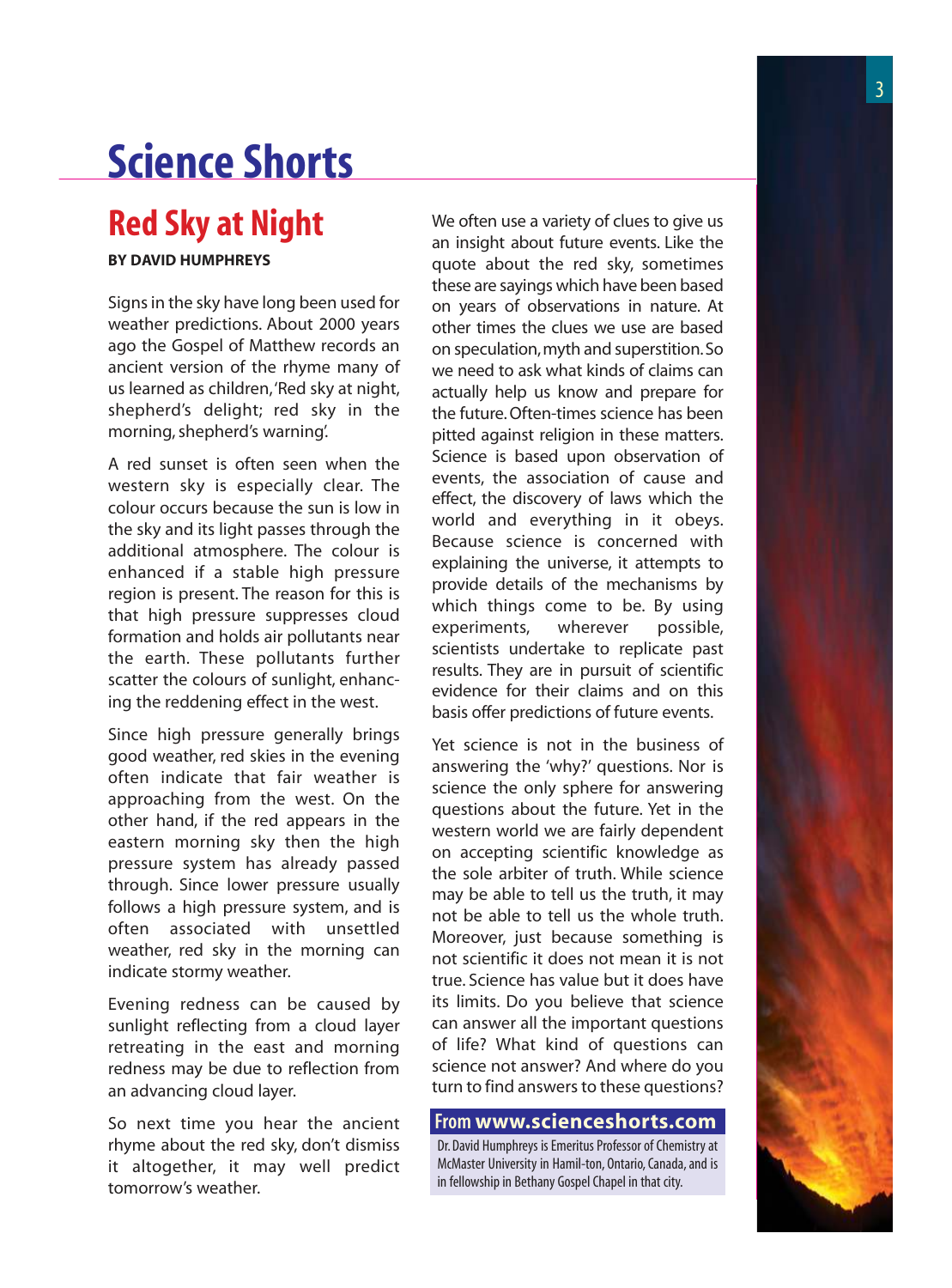

## **Your God is too small! Essential truth**

## **Who made God?**

Everything we see and know around us had a beginning. It was either conceived, germinated or made. Once it was not and now it is, and there will probably come a time when it will not be any longer. Our minds naturally imagine, too, that God had a beginning. Where did He come from? Who created Him? Was there ever a time when there was no God?

The Bible does not help us with the answer until quite late on in its pages, for it assumes the existence of God with its opening words 'In the beginning God . . .', Gen. 1. 1. In other words, before the world was made, or anything upon it, God was there. He was there at the beginning. In fact, He began the beginning.The same thought is echoed in John 1 where we read, 'In the beginning was the word, and the word was with God and the word was God. The same was in the beginning with God. All things were made by him'. At some time before He made the world and mankind God had created the angels. But who created Him?

### **God had no beginning**

'Before the mountains were brought forth, or ever thou hadst formed the earth, and the world, even from everlasting to everlasting, thou art God,' said Moses in Psalm 90 verse 2. The original Hebrew in which the Psalm was written says this, 'From the vanishing point to the vanishing point thou art



God'. What a fabulous thought! Were we able to climb into a time capsule and go back to the point of infinity, the vanishing point in time past, and even go beyond it, we would still find God. God would still be there. God is 'the high and lofty one who inhabiteth eternity', Isa. 57. 15; He is the everlasting Father (the Father of eternity), Isa. 9. 6; 'His goings forth have been from of old, from everlasting', Mic. 5. 6.We encounter difficulties with our language when we ask whether there was ever a time when God was not. Though we are in time, and subject to time, God is not. God does not sit in time, but time sits in God. God made time and before He made time, He was in existence. He always has been. He has never not existed. And just as we read that God had no beginning, so we read He will never come to an end.'Of old hast thou laid the foundation of the earth . . . they shall perish but thou shalt endure: yea, all of them shall wax old . . . and they shall be changed: but thou art the same, and thy years shall have no end,' Ps. 102. 25-27. God is 'the everlasting God', Isa. 40. 28. From the vanishing point (in the past) to the vanishing point (in the future) He is God.

### **God is self-existent**

One of the many thrilling revelations God gave to Moses was of His selfexistence. When Moses asked God in whose name he should go to Pharaoh, God told him to say to Pharaoh, 'I AM THAT I AM hath sent me', Exod. 3. 14.This name, sometimes written Jehovah, or JaHWeH, implies that God is because He is. It means 'I am who I am', or 'I will be what I will be'.You and I cannot say that. We can say, 'By the grace of God I am what I am', but God is who He is by the grace of nobody other than Himself. He simply is. Our Lord said of Himself, 'Before Abraham was, I AM', John 8. 58. That was not just bad grammar. Our Lord meant to use the name, I AM, and the Jews knew that in doing so He was claiming to be equal with God. He used this same name in the Garden of Gethsemane, John 18. 6. God, then, has never received life from anyone else. God 'giveth to all life, and breath, and all things', Acts 17. 25, yet 'the Father hath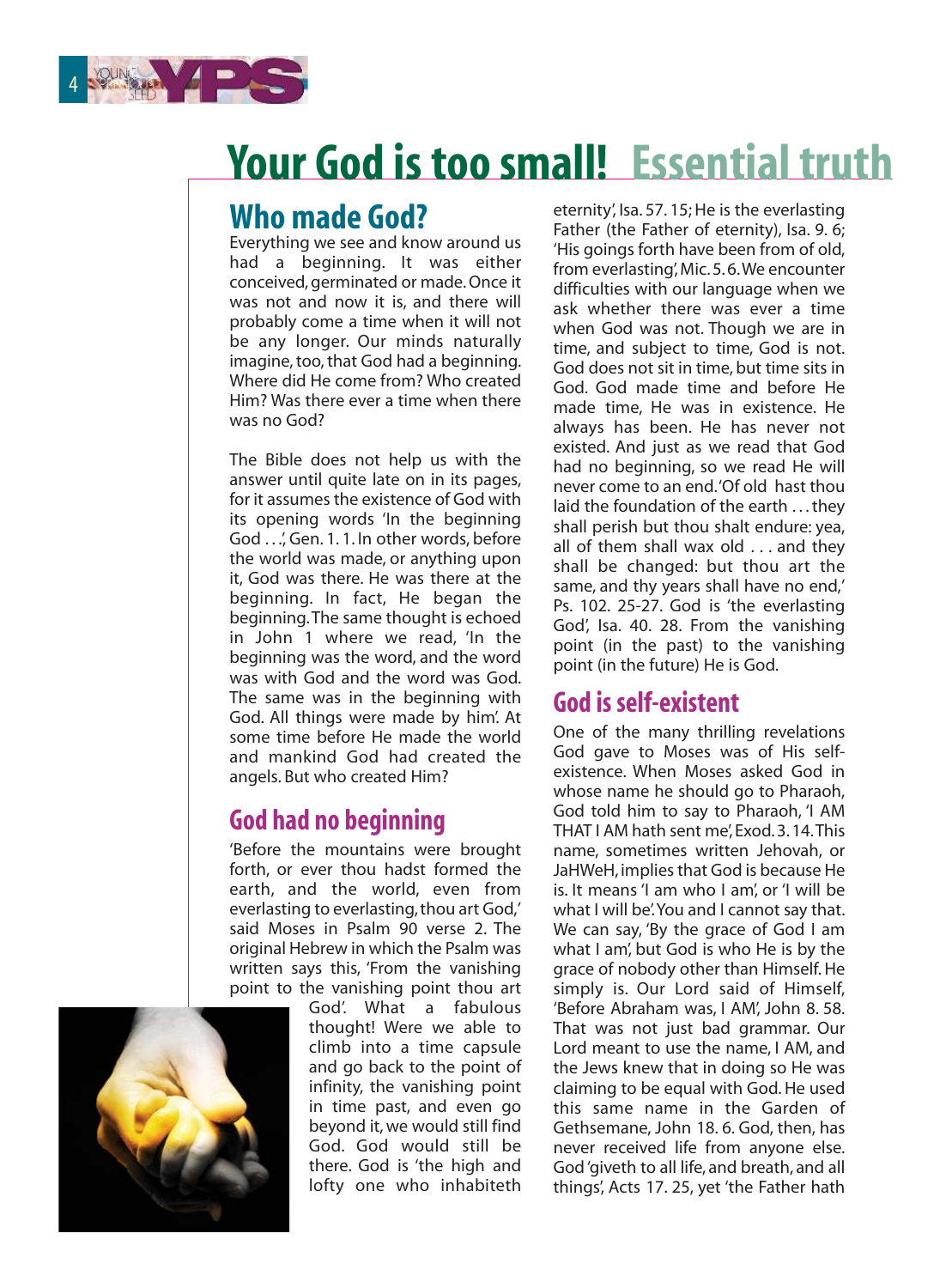# **hs about the attributes of God**

life in himself', John 5. 26. God is the giver of life, but never the receiver. He is the fountain, but never the basin. He is the Creator; He is not a creature.

## **God is self-sufficient**

Not only does God receive life from no one, He needs no one. 'God that made the world and all things therein, seeing that he is Lord of heaven and earth, dwelleth not in temples made with hands; neither is worshipped with men's hands, as though he needeth any thing,' Acts 17. 24-25. When God wanted to remind His Old Testament people of this He said to them,'If I were hungry, I would not tell thee, for the world is mine, and the fullness thereof,' Ps. 50. 12. Do we think God needs us? Think again. He can do anything. That He allows us, even asks us, to be involved in His work shows His grace, not His weakness. A. W. Tozer once wrote,'God has a voluntary relationship to everything He made, but He has no necessary relationship to anything outside Himself'.

#### **God's nature does not change**

Time changes things, but time does not change God because God is not in time and is not subject to time. He is not growing older and wiser with each decade. His power is neither increasing nor decreasing. God cannot change for the better because He is already perfect; and being perfect, He cannot change for the worse or He would cease to be God.'I am the Lord, I change not', says God in magnificent strength, Mal. 3. 6. 'Of old hast thou laid the foundation of the earth: and the heavens are the work of thy hands. They shall perish, but thou shalt endure: yea all of them shall wax old like a garment; as a vesture shalt thou change them, and they shall be changed: but thou art the same', Ps. 102. 25-27. God 'does not change like

shifting shadows', Jas. 1. 17 NIV, and His Son, is 'the same yesterday, and today, and for ever', Heb. 13. 8. God is the 'Alpha and Omega, the beginning and the ending, which is, and which was, and which is to come, the Almighty',



Rev. 1. 8. In His divine nature, then, God is immutable. He does not change.

### **God's purposes and promises do not change**

If God, in His nature, is immutable (does not change) neither do His purposes and promises.'God is not a man, that he should lie; neither the son of man, that he should repent: hath he said, and shall he not do it? Or hath he spoken, and shall he not make it good?', Num. 23. 19. God, in declaring the end from the beginning, says,'My counsel shall stand, and I will do all my pleasure . . . I have spoken it, I will also bring it to pass; I have purposed it, I will also do it.' Isa. 46. 10-11.'The counsel of the Lord standeth for ever', Ps. 33. 11. When it comes to God's eternal counsels and purposes, no one can force Him to change His mind or plan.'He doeth according to his will . . . and none can stay his hand, or say to him,What doest thou?', Dan. 4. 35. Though all the world should, in the end, confederate together against the Lord and against His anointed,'he that sitteth in the heavens shall laugh', Ps. 2. 4.

#### **Objection 1:The Bible says God does repent or change His mind**

Someone will say, but surely we read in Jonah that God 'repented of the evil that he had said he would do to them, and he did it not', Jonah 3. 9-10. Does not this mean God's purposes do change? Do we not read that 'God saw that the wickedness of man was great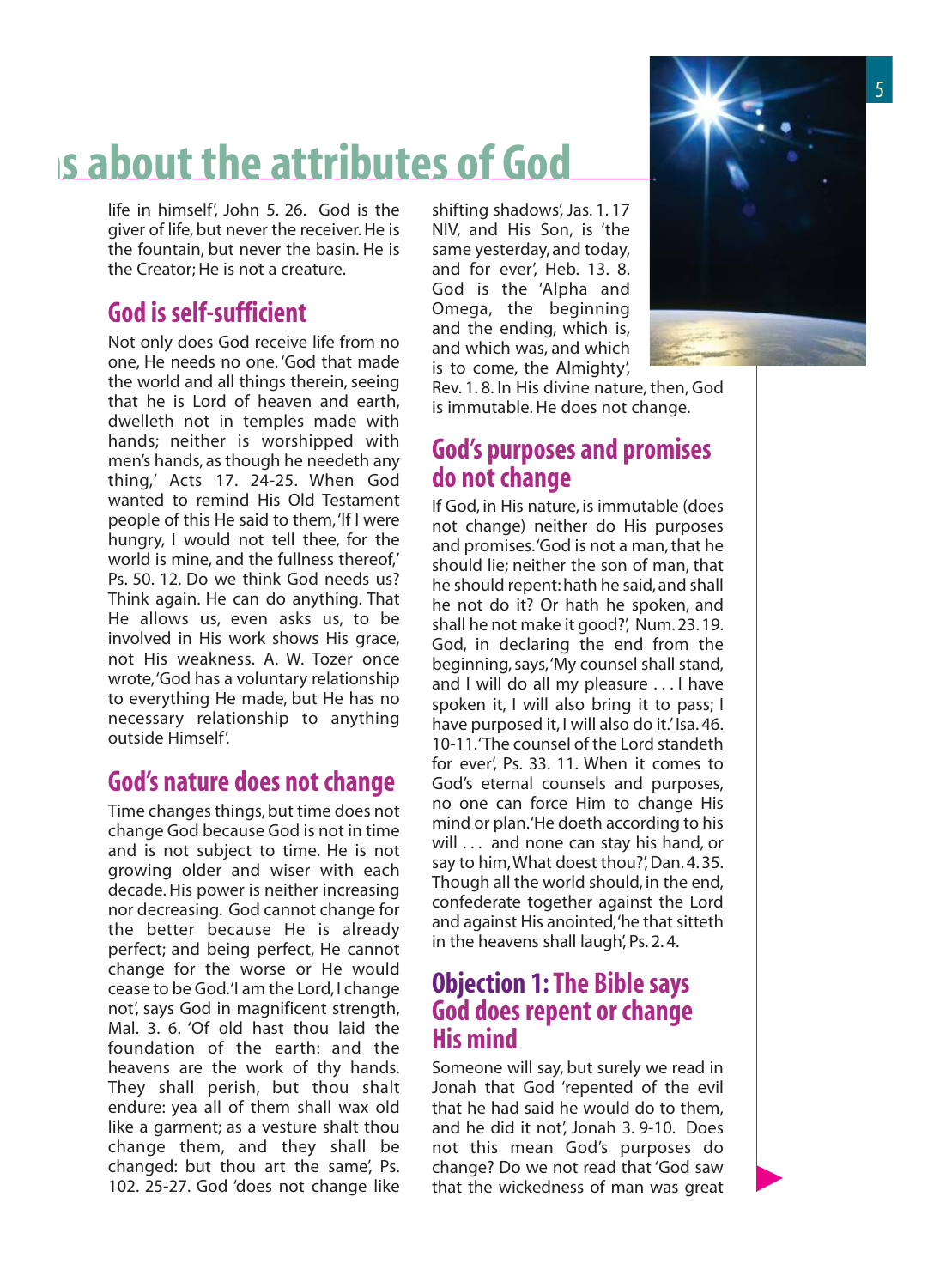

## **Who made God?**

in the earth . . . and it repented the Lord that he had made man on the earth, and it grieved him at his heart', Gen. 6.5-<br>6? Bearing in mind that we cannot Bearing in mind that we cannot interpret one verse so that it contradicts another, there are three ways of looking at this problem. One explanation to words saying God 'repented' is to say that the language used is anthropopathic – it ascribes to God the feelings we, as humans have. In relation to God's creation of man, the Bible is using language we can understand to describe how grieved God was at the wickedness of mankind. It does not mean, however, that God determined to destroy the whole of mankind. As we know, He judged the wicked in a flood, but preserved Noah's seed so that mankind could continue. Secondly, as far as Nineveh was concerned, it wasn't so much that God's mind changed with regard to the people, but their mind changed with regard to Him. God's dealings with men change when they change. The people of Nineveh repented, so God could not judge them as He said He would. He cannot punish the penitent. It is not in His nature to do so. God may be immutable, but He is not impassive. He does respond to mankind. He must always forgive those who repent and seek Him, yet He must also always punish the wicked. The just aspect of His character must punish sin, but the gracious and merciful aspect of His



character must pardon the repentant. Jonah knew this, which is why he refused to go to Nineveh. 'I knew thou art a gracious God, and merciful, slow to anger, and of great kindness', Jonah 4. 2. God had not changed; the people of Nineveh had. It must be a comfort to know that God is not rigidly inflexible. 'Amid all the changes and uncertainties of life in a nuclear age, God and His Christ remain the same – almighty to save', J. I. Packer.

One of the great problems early Christians faced was the 'mystery' of the church: that God had apparently rejected His earthly people, the Jews, in favour of a worldwide assembly of Christians from every tongue, tribe, people and nation. 'Other sheep have I that are not of this fold; them also I must bring', John 10. 16, said the Lord. Since the death of Christ on the cross 'there is no difference between the Jew and the Greek: for the same Lord over all is rich unto all that call upon him, for whosoever shall call upon the name of the Lord shall be saved', Rom. 10. 12-13; Gal. 3. 28. But what about God's earthly people, the Jews? Hadn't God made promises to Abraham? Has God changed His mind? Has God broken those promises? No, says Paul. There are stages to God's plan. He will yet keep His promises to Abraham. There is a glorious future for Israel. 'Have (Israel) stumbled that they should fall? God forbid: but rather through their fall salvation is come to the Gentiles, for to provoke (Israel) to jealousy', Rom. 11. 11. God has put the Jewish nation to one side for the moment, but He will take them up in a future day. He cannot lie. He cannot be fickle and change His mind. 'The gifts and calling of God are without repentance', Rom. 11. 29.

#### **Objection 2:what is the point of praying if God's will will be done?**

Does prayer really change things? Will prayer alter the mind of God? God has promised to give us all we ask and pray for, but that is if we ask 'according to His will', or 'in His name,' and with His authority, which is the same thing. The classic example of prayer apparently changing things is that of Abraham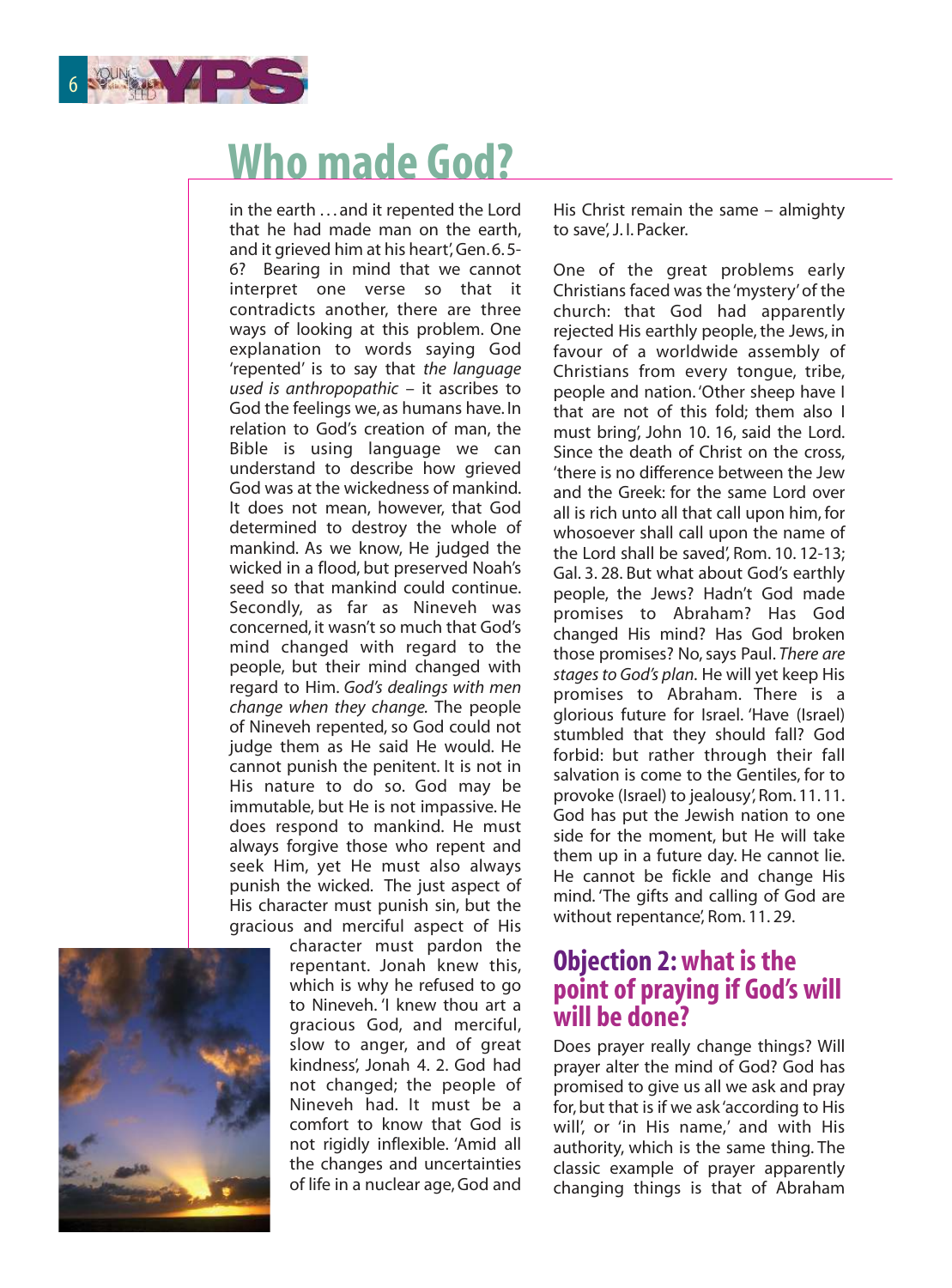interceding for Lot in Genesis 18. Now God never says there that He is going to destroy the wicked and the righteous together in the city. In fact, this very passage is used in the New Testament to show that God knows how to deliver the godly because He 'knoweth them that are his', 2 Pet. 2. 9, and He knew that without Abraham's help. Abraham's prayer was not that Lot might be saved, but that the whole city might be spared for the sake of ten righteous people. In the end, the city was not spared because there were not ten righteous people in it. Moses also interceded for God's people in Exodus 32. Yet God had never really intended to destroy the whole nation. He was testing Moses to see what sort of a leader he was.Was he an hireling, whose own the sheep are not? Or was he a true shepherd?

Why, then, does God urge us to pray? Because though God has decreed what He is going to do, and nothing will change that, He has also decreed the end will be accomplished by the means. It is through the foolishness of preaching that God will save some; so we preach. It is through prayer that God will accomplish His will, so let us pray. But let us argue our case with God on the basis of what we know of Him and His will, bearing in mind that if we ask anything 'according to His will' He will give it to us, and if we do not ask 'according to His will' He will not. It is not so much that prayer changes God as that prayer changes us.We are not to try to bend the will of God to our will as to bend ours to His.

#### **God's word does not change**

If God does not change, then neither do things associated with Him change.'For ever, O Lord, thy word is settled in heaven', Ps. 119. 89; 'All flesh is grass . . . the grass withereth, the flower fadeth: but the word of our God shall stand for



eternal and immutable, His word is eternal and immutable. So also is His mercy, Ps. 100. 5, His righteousness, Ps. 119. 142, His kindness, Ps. 54. 8, His love, Jer. 31. 3, and His kingdom, Ps. 145. 13.

Truth such as this about the eternal, selfsufficient, self-existent God should remind us of two things. In the first place, we should bow and worship the One who is totally 'other'. He is vast beyond our understanding, eternal and immortal. Secondly, we have to recognise the smallness of our mortality. This should keep us in our place. 'Teach me to number my days', said David. But let us also pause to think of the implications of all this for Christ. God is eternal. He is immortal. When His Son became man He had an impeccable nature, one that was unable to sin.'He did no sin','He knew no sin','in Him is no sin'. He was not, therefore, mortal as you and I are. To be mortal is to be subject to death because of sin, and Christ had no sin. Death could not therefore claim Him as a victim unless He willingly went into death.The love of God for us is all the more thrilling, therefore, when we read that the immortal Son of God lay down His life for the sheep. 'No man taketh [my life] from me; but I lay it down of myself. I have power to lay it down and I have power to take it again', John 10. 11, 15, 17-18. He humbled Himself and became obedient unto death, even the death of the cross, Phil 2. 5-8. The immortal Son of God gave His life for us – shall we not give our lives to Him in return?